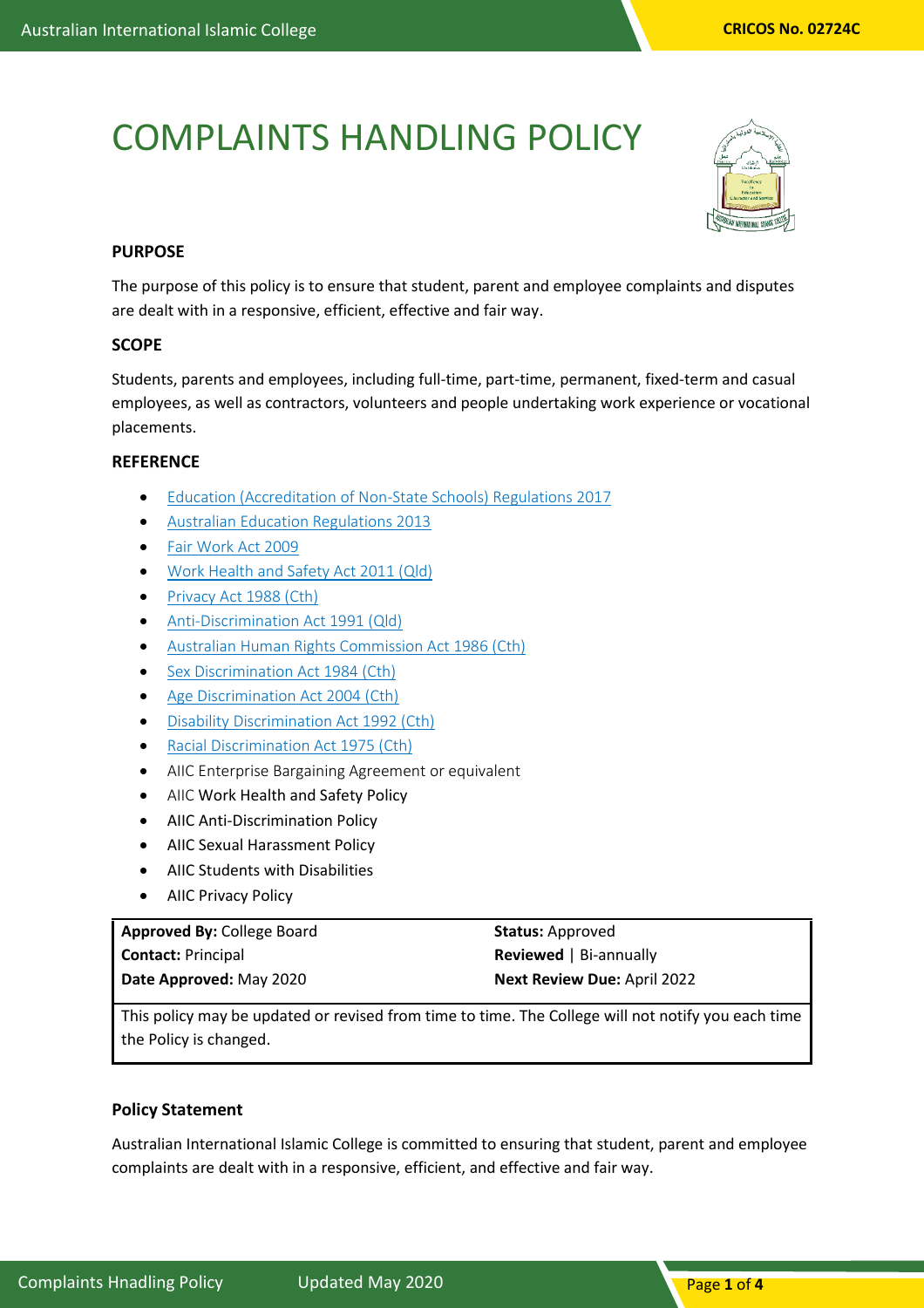Australian International Islamic College views complaints as part of an important feedback and accountability process. Australian International Islamic College acknowledges the right of students, parents and employees to complain when dissatisfied with an action, inaction or decision of the school and the school encourages constructive criticism and complaints. Australian International Islamic College recognises that time spent on handling complaints can be an investment in better service to students, parents and employees.

# **Complaints that may be Resolved under this Policy**

Australian International Islamic College encourage students, parents and employees to lodge promptly any concerns regarding sexual harassment, child protection, discrimination, workplace bullying and privacy breaches as well as more general complaints that include areas such as:

- the school, its employees or students having done something wrong
- the school, its employees or students having failed to do something they should have done
- the school, its employees or students having acted unfairly or impolitely
- issues of student or employee behaviour that are contrary to the school's code of conduct
- issues related to learning programs, assessment and reporting of student learning
- issues related to communication with students or parents or between employees
- issues related to school fees and payments
- general administrative issues.

Student complaints may be brought by students or by parents on behalf of their children, as appropriate in the circumstances.

#### **Issues Outside this Policy**

The following matters are outside the scope of this policy and should be managed as follows:

- Child protection concerns or risks of harm to children should be dealt with in accordance with the law and the school's Child Protection Policy.
- Student bullying complaints should be dealt with under the Student Bullying Policy
- Student discipline matters, including matters involving suspension or expulsion, should be dealt with under the Behaviour Management Policy.
- Employee complaints related to their employment should be directed to their supervisor.
- Student or employee violence or criminal matters should be directed to <<the Principal>> who will involve the Police as appropriate.
- Formal legal proceedings.

### **Dispute Resolution Principles**

AIIC is committed to managing disputes according to the following principles:

- disputes will be resolved promptly and with as little disruption as possible
- disputes will be taken seriously
- anonymous complaints will be treated on their merits like any other dispute when possible
- disputes will be dealt with fairly and objectively and in a timely manner
- mediation, negotiation and informal resolution are available alternatives to investigation
- procedural fairness will be ensured wherever practicable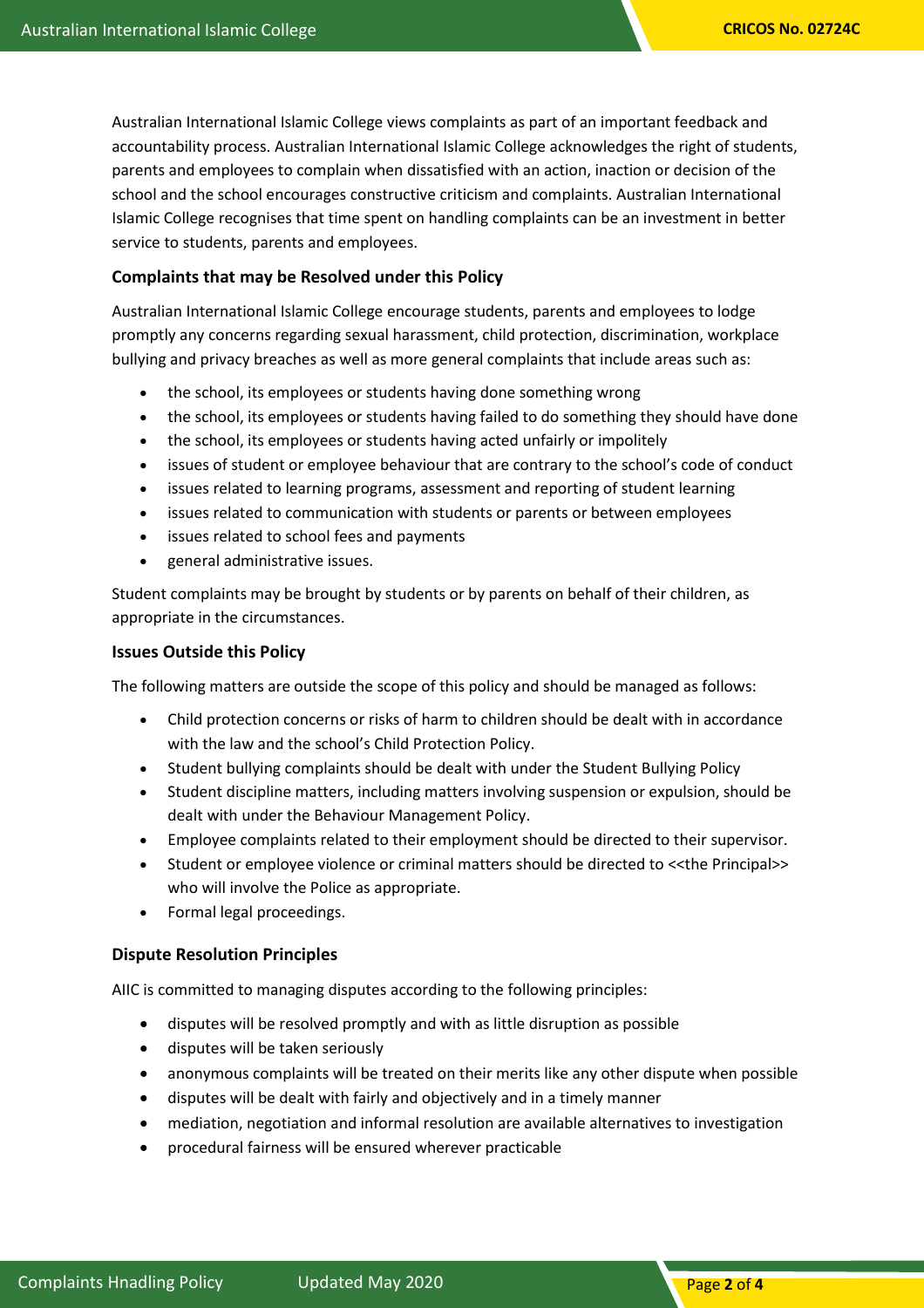- Australian International Islamic College will determine the appropriate person to deal with the complaint in the first instance. Complaints should be resolved with as little formality and disputation as possible
- confidentiality and privacy will be maintained as much as possible
- all parties to the dispute will be appropriately supported
- all parties are entitled to reasonable progress updates
- appropriate remedies will be offered and implemented
- a review mechanism will be offered
- complainants, respondents and people associated with them will not be victimised as a result of lodging the dispute nor will they suffer any other reprisals
- the school will keep confidential records of disputes.

#### **Responsibilities**

#### **School**

AIIC has the following role and responsibilities:

- develop, implement, promote and act in accordance with the school's Complaints Handling Policy and procedures
- appropriately communicate the school's Complaints Handling Policy and procedures to students, parents and employees
- ensure that the Complaints Handling procedures are readily accessible by staff, students and parents
- upon receipt of a complaint, manage the complaint in accordance with the Complaints Handling procedures
- ensure that appropriate support is provided to all parties to a complaint
- take appropriate action to prevent victimisation or action in reprisal against the complainant, respondent or any person associated with them
- appropriately implement remedies
- appropriately train relevant employees
- keep records
- conduct a review/audit of the Complaints Register from time to time
- monitor and report to the governing body on complaints
- report to the school's insurer when that is relevant
- refer to the school's governing body immediately any claim for legal redress.

#### **All Parties to a Dispute**

The complainant and respondent both have the following role and responsibilities:

- apply and comply with the school's Complaints Handling Policy and procedures
- lodge the complaint as soon as possible after the issue arises
- expect that the complaint will be dealt with fairly and objectively; in a timely manner; with procedural fairness wherever practicable; that confidentiality and privacy will be maintained as much as possible
- provide complete and factual information in a timely manner